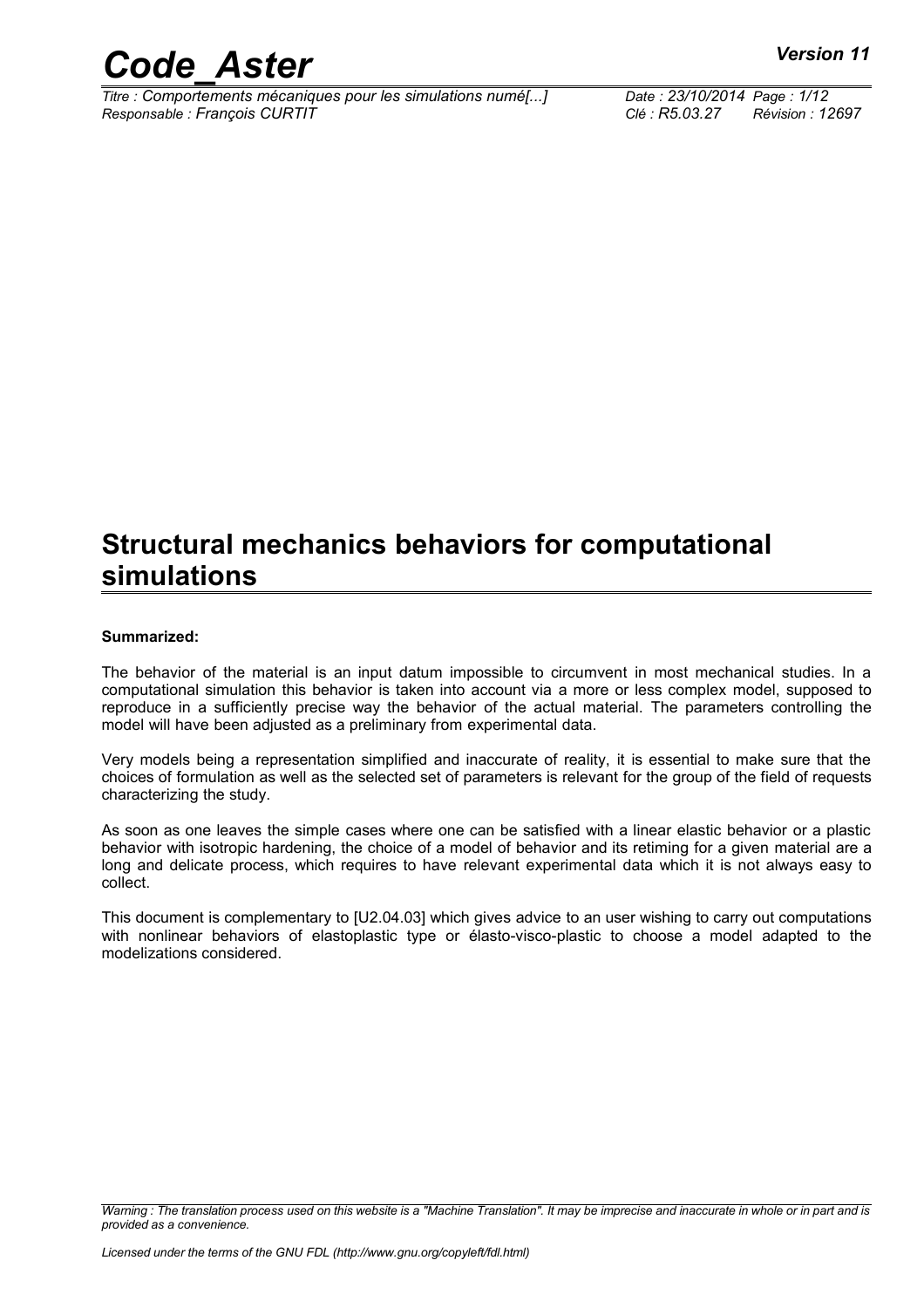# *Code\_Aster Version 11*<br>
Titre : Comportements mécaniques pour les simulations numé[...] Date : 23/10/2014 Page : 2/12

*Titre : Comportements mécaniques pour les simulations numé[...] Date : 23/10/2014 Page : 23/10/2014 Page : Page : Page : Page : Page : Page : Page : Page : Page : Page : Page : Page : Page : Page : Page : Page : Pag Responsable : François CURTIT Clé : R5.03.27 Révision : 12697*

### **Contents**

| 1.7 On-écrouissage7                                                                    |  |  |
|----------------------------------------------------------------------------------------|--|--|
|                                                                                        |  |  |
| 2 Taking into account of the structural mechanics behavior in simulations numériques 8 |  |  |
|                                                                                        |  |  |
|                                                                                        |  |  |

*Warning : The translation process used on this website is a "Machine Translation". It may be imprecise and inaccurate in whole or in part and is provided as a convenience.*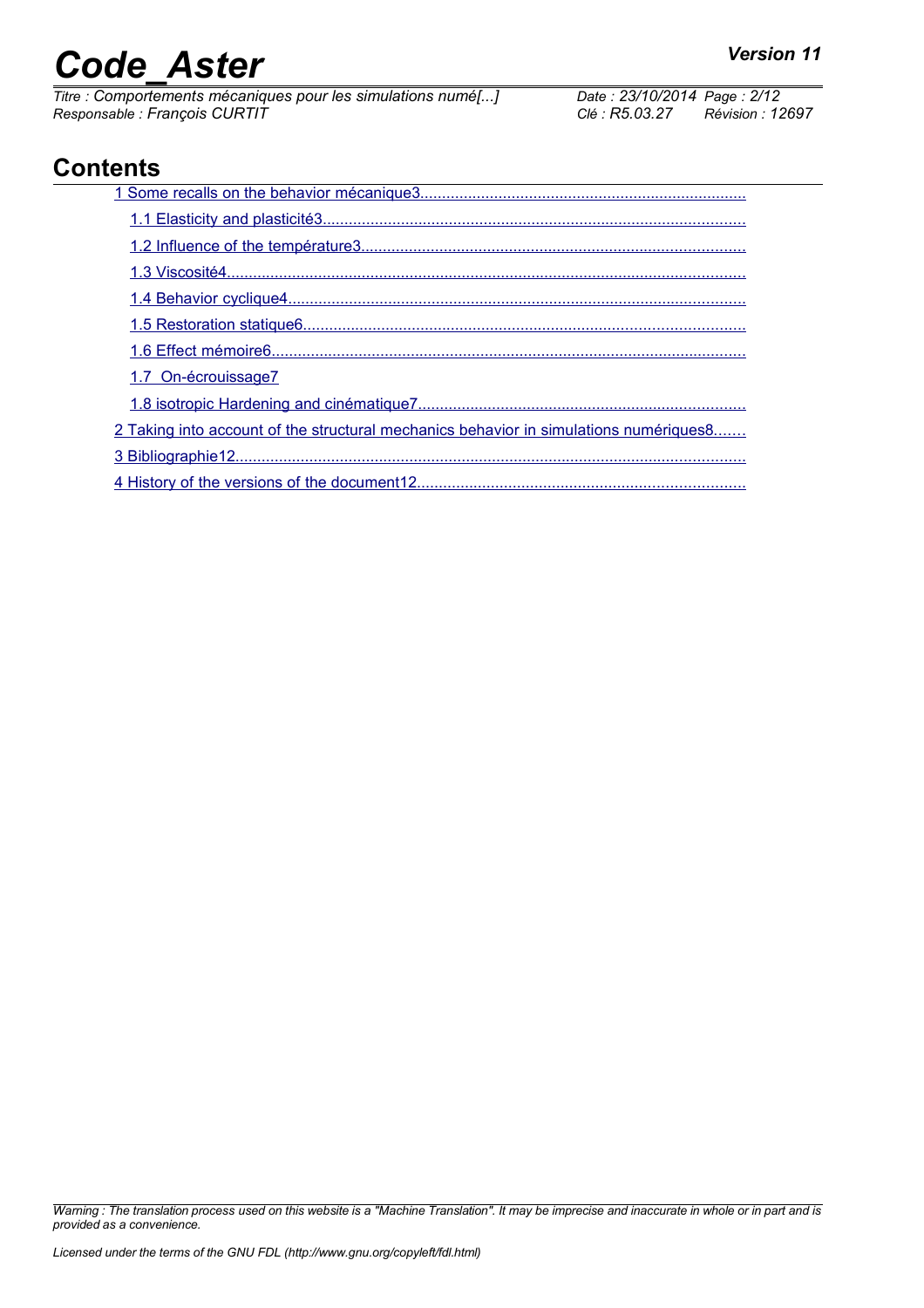*Titre : Comportements mécaniques pour les simulations numé[...] Date : 23/10/2014 Page : 3/12 Responsable : François CURTIT Clé : R5.03.27 Révision : 12697*

### **1 Some recalls on the structural mechanics behavior**

<span id="page-2-0"></span>In mechanics, one can gather under the term "constitutive law" the models which govern the relation between the local states of stress and strain by possibly taking into account the former states.

Before speaking about constitutive laws, it seems useful to us to quickly point out the principal phenomena which one can meet in terms of behavior of the materials, by focussing more particularly on the behavior of the metallic materials.

In order to look further into the subject, the reader will be able to refer to various works referring in the field, in particular [biberon2] and [biberon3].

#### **1.1 Elasticity and plasticity**

<span id="page-2-2"></span>the simplest constitutive law is the linear elasticity which corresponds to the capacity of the material to regain its shape of origin when one removes the request the constitutive law which represents linear elasticity corresponds to a relation of proportionality between the stresses and the strains. For a large number of materials, one will be able to consider elasticity as isotropic (the proportionality factor is same whatever the direction of request). However certain materials (monocrystals, textured materials) show elastic characteristics different according to the direction from the request.

Certain materials such as elastomers have a nonlinear elastic behavior. In this case, the stresses and the strains are not connected any more by a relation of proportionality, however the material regains its initial shape when he is not requested.

For most materials (which the metallic materials) one observes a linear elastic behavior for the moderate requests. When one continues to increase the loading one creates an irreversible plastic strain gradually and one loses the relation of linearity between stress and strain.



**Figure 1.1-1 : Behaviors elastic and plastic**

#### **1.2 Influences temperature**

<span id="page-2-1"></span>When one mechanically requests the same material at various levels of temperature, one observes an evolution of its response as well in the elastic domain as in the plastic range. Generally, when the temperature increases, the total deflection observed is more important for the same level of stress.

*Warning : The translation process used on this website is a "Machine Translation". It may be imprecise and inaccurate in whole or in part and is provided as a convenience.*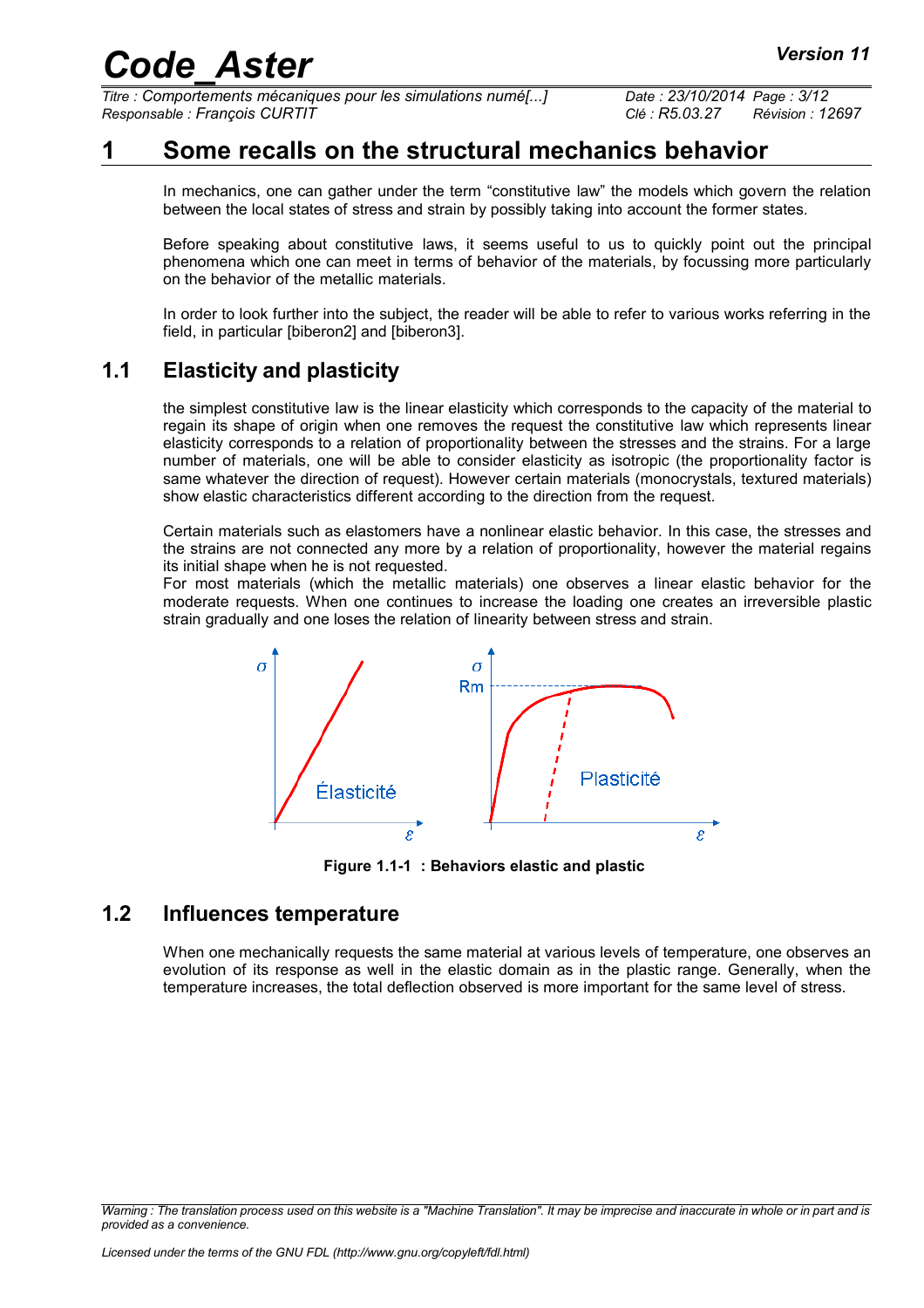*Titre : Comportements mécaniques pour les simulations numé[...] Date : 23/10/2014 Page : 4/12 Responsable : François CURTIT Clé : R5.03.27 Révision : 12697*



**Figure 1.2-1 : Influence temperature**

#### **1.3 Viscosity**

<span id="page-3-1"></span>If one requests the same material with different loading rates one generally obtains different mechanical responses in the plastic range. The sensitivity to the rate loading translates the viscous character of the material.

Viscosity appears in different ways according to the stress type applied. With a monotonic loading growing one will be interested in the hardening modulus according to the rate loading. One can also apply a level of strain to the material, then to observe the progressive decrease of the stress with constant strain. One speaks then about relaxation. One can also impose a level of stress and observe a progressive increase in the strain with constant stress. One speaks then about creep.

It will be noted that viscosity is generally a thermically activated mechanism. It will be all the more important as the material is with a high temperature. One can sometimes belong to the more complex dependences to the temperature. It is for example the case of the austenitic stainless steels which have a significant viscosity to room temperature. This viscosity decreases when the temperature grows and becomes practically null in the neighborhoods of 350*° C* then it reappears and grows quickly beyond 450*°C* .



**Figure 1.3-1 : Manifestation of viscosity according to the nature of the request**

#### **1.4 Behavior cyclic**

<span id="page-3-0"></span>the phenomena described until now are observable with monotonic loadings. When the request applied is cyclic and that the level of request applied is sufficient to generate a plastic strain of the material, one notes an evolution of the mechanical response to the wire of the cycles. According to the material considered this evolution can be various natures.

Under a cyclic request with an amplitude of constant stress one observes an accumulation of strain at the time as of first cycles. If the amplitude of stress is sufficiently high, one continues to accumulate strain with each cycle. One speaks then about progressive strain which can lead to the fast fracture of the material.

*Warning : The translation process used on this website is a "Machine Translation". It may be imprecise and inaccurate in whole or in part and is provided as a convenience.*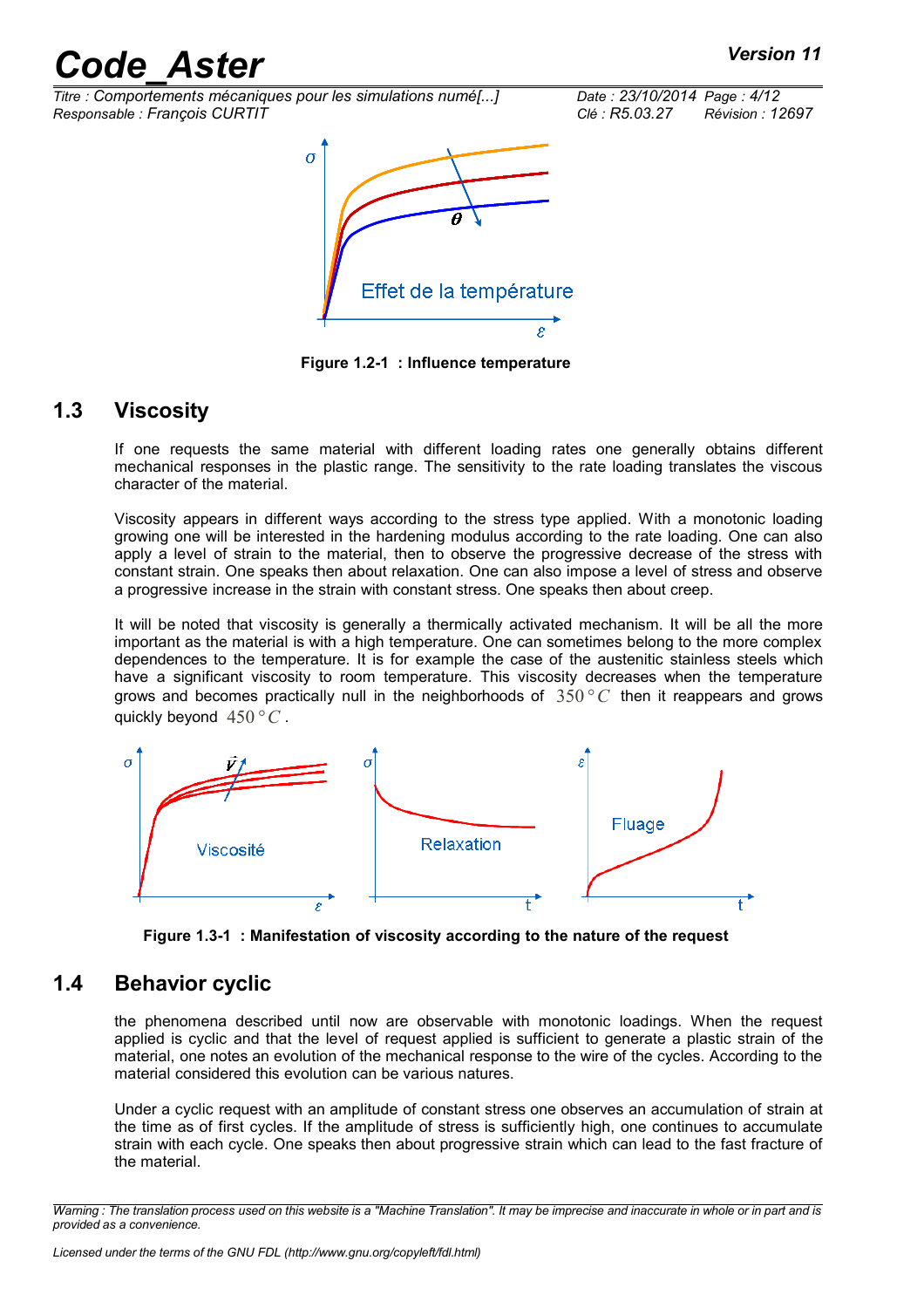*Titre : Comportements mécaniques pour les simulations numé[...] Date : 23/10/2014 Page : 5/12 Responsable : François CURTIT Clé : R5.03.27 Révision : 12697*

If the amplitude of pressure applied is more moderate one observes a stabilization of the cyclic response. According to the material (and the amplitude of loading) stabilization can be of two types. If the stabilized cycle present of plasticity, one speaks about accommodation of the material. If the stabilized cycle is completely elastic, one speaks then about adaptation.



**Figure 1.4-1 : Stabilization of the cyclic response of the material**

Under cyclic loading, one generally observes an evolution of the envelope of the way of loading to the wire of the cycles because of an office plurality of hardening. One can classify the materials in two categories:

- 1.Lenitive materials when the amplitude of stress decrease for a loading with amplitude of constant strain, or when the amplitude of strain increases for a loading with amplitude of constant stress.
- 2.The hardening materials when the amplitude of stress increases with the wire of the cycles for a loading with amplitude of constant strain or whose amplitude of strain decrease for a loading with amplitude of constant stress.



**Figure 1.4-2 : Hardening and cyclic softening**

When the amplitude of loading is constant, the phenomena of hardening or softening tend to diminish with the office plurality of the cycles to reach a stabilization of the response of the material.

*Warning : The translation process used on this website is a "Machine Translation". It may be imprecise and inaccurate in whole or in part and is provided as a convenience.*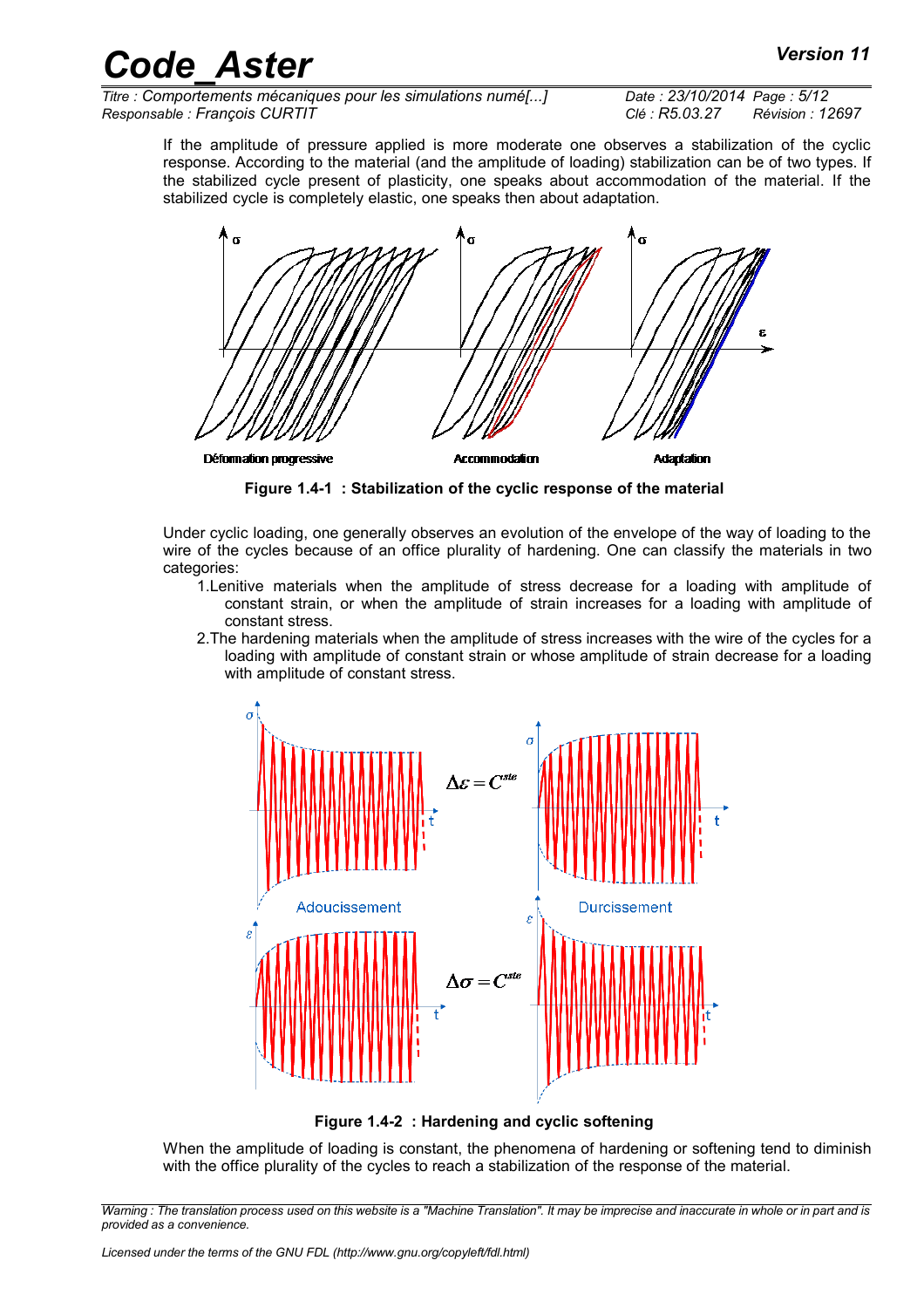*Titre : Comportements mécaniques pour les simulations numé[...] Date : 23/10/2014 Page : 6/12 Responsable : François CURTIT Clé : R5.03.27 Révision : 12697*

If the material has viscosity, the response of the material with a cyclic loading will be dependant the velocity of request.

#### **1.5 Static restoration**

<span id="page-5-1"></span>Certain materials also have a sensitivity to time in the case of a loading with plasticization followed by an unloading then of a handing-over in load. If one leaves the material at rest a certain time before making the second loading, one observes sometimes a phenomenon of restoration.



**Figure 1.5-1 : The phenomenon of restoration**

If recharging is carried out immediately after the discharge, one observes an elastic behavior until reaching the maximum level of stress before discharge, then the response curve of the material is in the prolongation of the initial curve before discharge.

If the material is sensitive to the restoration, and if one leaves the material at rest before reloading it, one observes a response of the material which will be intermediate between the initial response of the material and the response obtained during an immediate refill. It is thus noted that the material at rest gradually loses the memory of hardening accumulated during the first loading.

#### **1.6 Ratchet effect**

<span id="page-5-0"></span>On certain metallic materials, and more particularly the crystalline structure alloys *C.F.C.* (Cubic Centered Face), one observes that the cyclic behavior preserves the memory of the maximum level of strain reached during the life of the material.



<span id="page-5-2"></span>**Figure 1.6-1 : The ratchet effect of hardening**

[Figure 1.6-1](#page-5-2) described the evolution of the amplitude of stress according to the amplitude of strain for a significant number of cyclic tests on the same material. When an initially virgin material is requested, one obtains the cyclic curve of consolidation located on the diagram. If one carries out initially a hardening of the material up to a relatively important level of strain then that one cycles with

*Warning : The translation process used on this website is a "Machine Translation". It may be imprecise and inaccurate in whole or in part and is provided as a convenience.*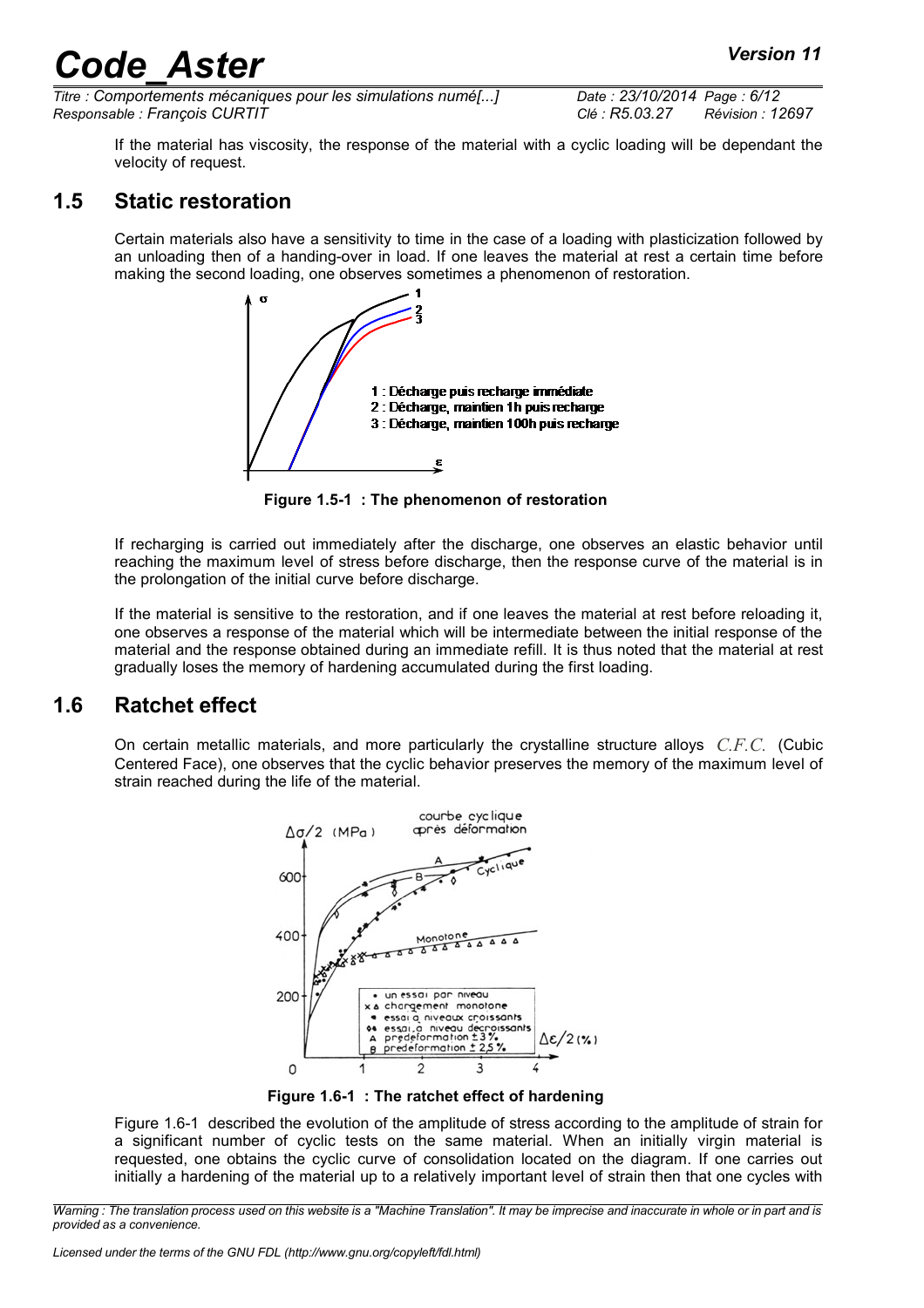*Titre : Comportements mécaniques pour les simulations numé[...] Date : 23/10/2014 Page : 7/12 Responsable : François CURTIT Clé : R5.03.27 Révision : 12697*

a weaker loading, the response corresponds to a "tough" material more as the two curves show it A and B corresponding on different levels of pre-hardening.

#### **1.7 On-hardening**

<span id="page-6-1"></span>the mechanical response of the material can sometimes be very different according to whether the loading is uniaxial or that it is multiaxial nonproportional. One speaks then about axial on-hardening multi. This phenomenon is illustrated by the two following figures. One subjects a steel 316L test-tube to a combined loading of tension and alternate torsion (controlled in amplitude of strain) with a phase shift of 90° between the two requests.

The reached levels of stress (represented by the red points on the right part of the figure) are approximately twice higher than those which would be reached on a test-tube requested with a radial or linked loading axial of amplitude of equivalent strain.



**Figure 1.7-1 : Effect of on-hardening under nonradial multiaxial loading**

This test was simulated with two different constitutive laws. The blue curve corresponds to a model of behavior able to reproduce the effect of on-hardening. The green curve is obtained with a similar constitutive law in which one withdrew the taking into account of on-hardening. The second formulation predicts amplitudes of stresses definitely lower, which correspond to the response of the material for a radial loading.

#### **1.8 Isotropic hardening and kinematics**

<span id="page-6-0"></span>When the loading exceeds the elastic limit of the material, we saw previously that plasticization is accompanied by a hardening which modifies the later response of the material in the event of discharge or alternate loading.

If one places oneself within the space of stresses one can define a surface threshold inside which the material remains elastic. When the way of loading reaches this surface, one sees appearing plastic strain and surface threshold adapts so that the point of loading remains on surface as long as there is no discharge. The adaptation of the surface of load can be done according to two distinct modes:

If surface dilates while remaining centered on the origin (which corresponds in a stress state null) one speaks about isotropic hardening (see [Figure 1.8-1\)](#page-7-1). Isotropic hardening thus corresponds to a variation of size of the elastic domain.

*Warning : The translation process used on this website is a "Machine Translation". It may be imprecise and inaccurate in whole or in part and is provided as a convenience.*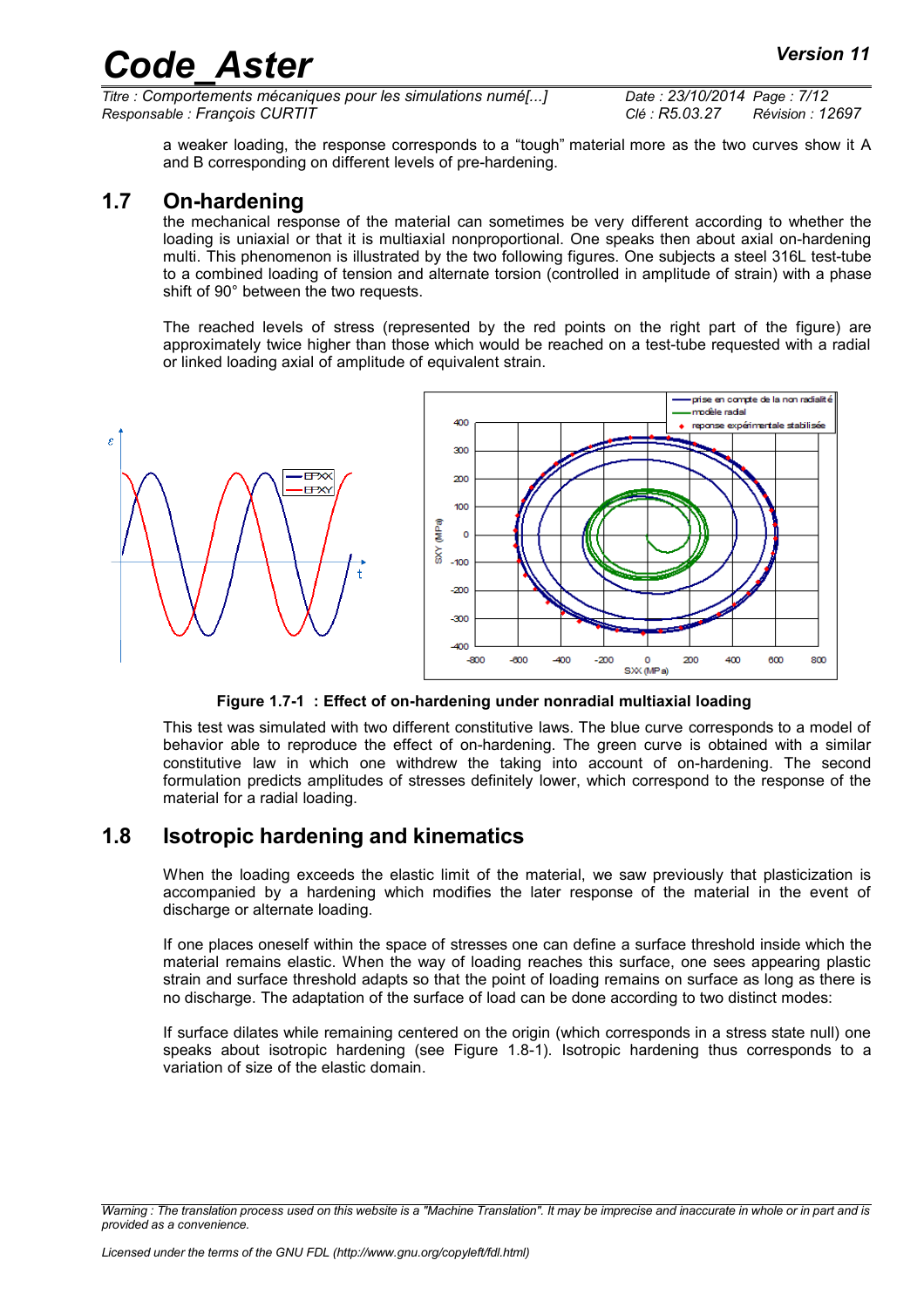*Titre : Comportements mécaniques pour les simulations numé[...] Date : 23/10/2014 Page : 8/12 Responsable : François CURTIT Clé : R5.03.27 Révision : 12697*



<span id="page-7-1"></span>**Figure 1.8-1 : Isotropic hardening**

For a loading of tension followed by a discharge then of a compression, the material will preserve an elastic behavior up to a level of compression equivalent to the maximum loading reached in tension.

If the surface of load moves to follow the loading one speaks about kinematic hardening (see [Figure](#page-7-2) [1.8-2 \)](#page-7-2). The elastic domain preserves a constant size and is relocated to follow the loading. In the case of an alternate loading of traction and compression the elastic domain will correspond to the double of the initial elastic limit (in absence of residual stress in the virgin material).



<span id="page-7-2"></span>**Figure 1.8-2 : Kinematic hardening**

the behavior observed on the actual materials generally corresponds to a combination of kinematic hardening and isotropic.

### <span id="page-7-0"></span>**2 Taken into account of the structural mechanics behavior in computational simulations**

In many cases an isotropic elastic constitutive law is sufficient, for example for a study of design for which one is generally satisfied to check that the maximum stress does not exceed a value threshold (elastic limit, threshold of endurance in fatigue, etc). The only parameters of behavior to be defined are the Young modulus  $E$  and the Poisson's ratio  $\gamma$ .

For the studies anisothermals, it is enough to replace the scalar parameters  $E$  and  $\nu$  by tabulated functions in temperature.

*Warning : The translation process used on this website is a "Machine Translation". It may be imprecise and inaccurate in whole or in part and is provided as a convenience.*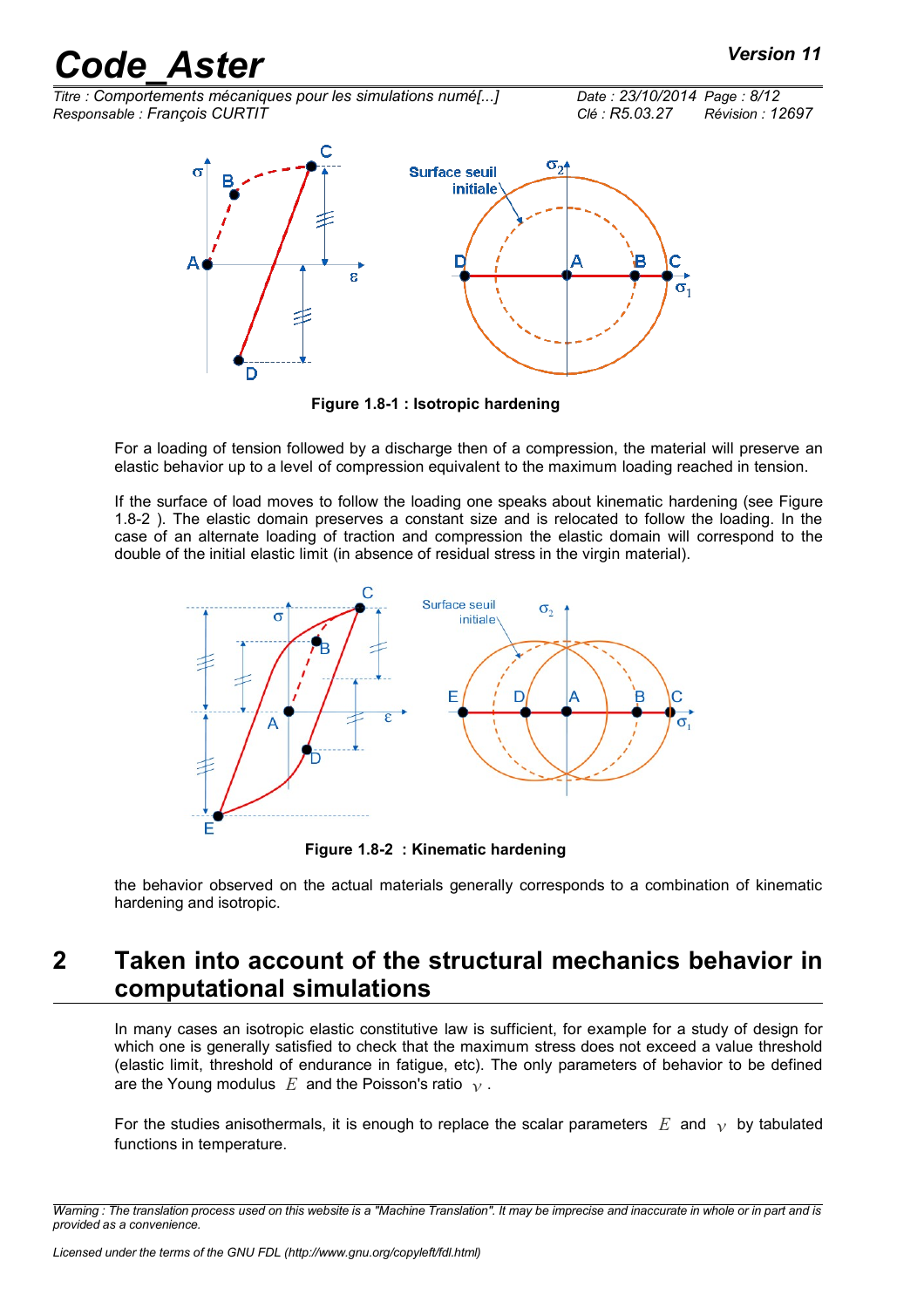*Titre : Comportements mécaniques pour les simulations numé[...] Date : 23/10/2014 Page : 9/12 Responsable : François CURTIT Clé : R5.03.27 Révision : 12697*

When it is necessary to take into account the plastic behavior of the material, the simplest solution is to directly use an experimental uniaxial curve of tension which one will have beforehand tabulated in the form of an evolution of the stress according to the strain. In the computer code Code\_Aster of the formulations such as VMIS\_ISOT\_TRAC during the resolution allow to generalize the uniaxial curve with ways of multiaxial loadings.

This kind of model has the advantage of implementation a very simple insofar as one frees oneself from any stage of identification of the parameters of a constitutive law since an experimental curve of tension directly is used. It is necessary however to keep in mind that these models implicitly integrate the assumption of a purely isotropic behavior of the material.



**Figure 2-1 : Use of a curve of tension as behavior models**

Although the actual materials generally present a share of kinematic hardening, the approximation by a purely isotropic behavior is not necessarily penalizing, provided the way of loading in any point of studied structure observes certain conditions specified hereafter.

In order to highlight the limits of the isotropic assumption of behavior, we consider the borderline case of a material whose real behavior in hardening is purely kinematical and we consider a material point subjected to a uniaxial loading growing then decreasing. As long as the way of loading in any point of structure remains monotonous, the assumption of isotropy does not have any incidence. If a moderate local discharge is obtained, the model remains relevant. However, if the discharge is accentuated, the model an elastic response until a compressive stress equivalent to the maximum stress of tension reached will predict previously (the response of the model is represented by a curve in continuous feature on the figure). The real response of the material is represented in dotted feature. If the actual material is purely kinematical, it is noted that the entry in plasticity in compression occurs much earlier than than envisages isotropic behavior the model, and than the difference between the calculated stress and the real stress can be significant.



*Warning : The translation process used on this website is a "Machine Translation". It may be imprecise and inaccurate in whole or in part and is provided as a convenience.*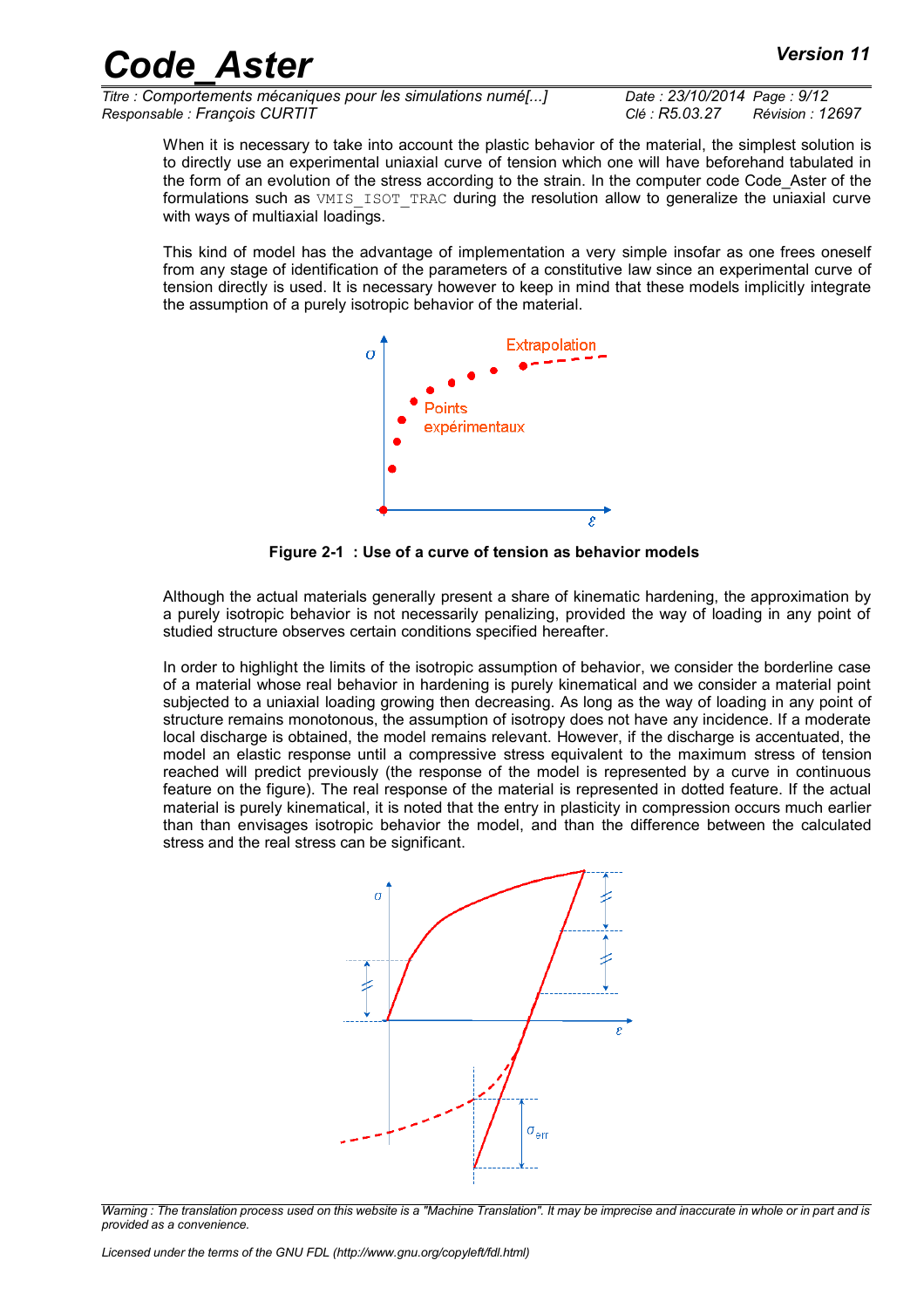*Titre : Comportements mécaniques pour les simulations numé[...] Date : 23/10/2014 Page : 10/12 Responsable : François CURTIT Clé : R5.03.27 Révision : 12697*

#### **Figure 2-2 : Difference between isotropic behavior and real behavior**

the illustration presented here corresponds to a very unfavourable situation, in particular owing to the fact that we suppose a material whose real behavior is purely kinematical, but it is important in any study using this kind of behavior to be vigilant with respect to this kind of error. It should be also underlined that a weak decrease of the total loading can result in a discharge much more important into certain points of structure. It is thus desirable to make a checking on the group of the stress field throughout simulation.

Simulations anisothermals are relatively simple with this kind of setting in data. One provides to the code computer several curves of tension corresponding to different temperatures and the code deals with the interpolation in temperature between the various curves.

If the study to be realized requires to take into account a behavior more complex than those which we have just approached in the beginning of this chapter, it is necessary to use a constitutive law leaning on a mathematical formulation (generally in the form of differential equation).

Several stages are then necessary before carrying out computational simulation itself:

- 1) The choice of the formulation will have to be carried out in coherence with the physical phenomena which one wishes to take into account.
- 2) One collects the relevant experimental data for the chock of the model with for purpose covering the field of request as well as possible undergone by structure (while supplementing by complementary tests if necessary).
- 3) One carries out then the identification of the parameters of the model so that the numerical response is possible nearest experimental results.

It is frequent to avoid all the process of identification when one has of a model and a set of parameters obtained in a comparable study on the same material or resulting from a thesis or an article.

In this case, it is important to keep in mind that, whatever its complexity, a model of behavior proposes only one simplified and thus imperfect reproduction of the reaction of the material. It is usable only on one limited field of mechanical request, which generally corresponds to the beach of request covered by the experimental data used for its identification. The re-use of a formulation and preexistent parameters can thus prove to be risky if one of also does not have accurate information as for the field of validity of the model which one wishes to use.

As illustration one compares on figure 2-3 the ways of loadings experimental and simulated for cyclic loadings at various levels of amplitude. The constitutive law used was identified on a beach of amplitude of total deflection understood enters  $\pm 0.2\%$  and  $\pm 0.7\%$  (with tests with intermediate loadings with  $\pm 0.3$  and  $\pm 0.5\%$ ). One can thus consider that this beach of amplitude corresponds *a priori* to the field of validity of the model in terms of amplitude of strain.

The test charged was carried out under an amplitude of  $\pm 0.15\%$ . This level is close to the limit of the field of validity and the constitutive law seems relevant in spite of a light extrapolation.

The test with  $\pm 0.4\%$  is located in the field of validity. The interpolation between the results with  $\pm 0.3$  and  $\pm 0.5\%$  used for the identification proves to be satisfactory.

For the two tests with  $\pm 1\%$  and  $\pm 1.2\%$  one notes that the extrapolation of the model towards amplitudes of loading definitely higher than the limit of the field of validity led to a significant undervaluation of the amplitude of simulated stress.

It will be retained that the knowledge (and the respect) of the field of validity of the model put in work are essential ingredients as for the quality of result of a computational simulation. In the event of absence of accurate information on the field of validity of "recycled" model, it is strongly recommended to confront the model with some quite selected experimental results before using it in a simulation.

*Warning : The translation process used on this website is a "Machine Translation". It may be imprecise and inaccurate in whole or in part and is provided as a convenience.*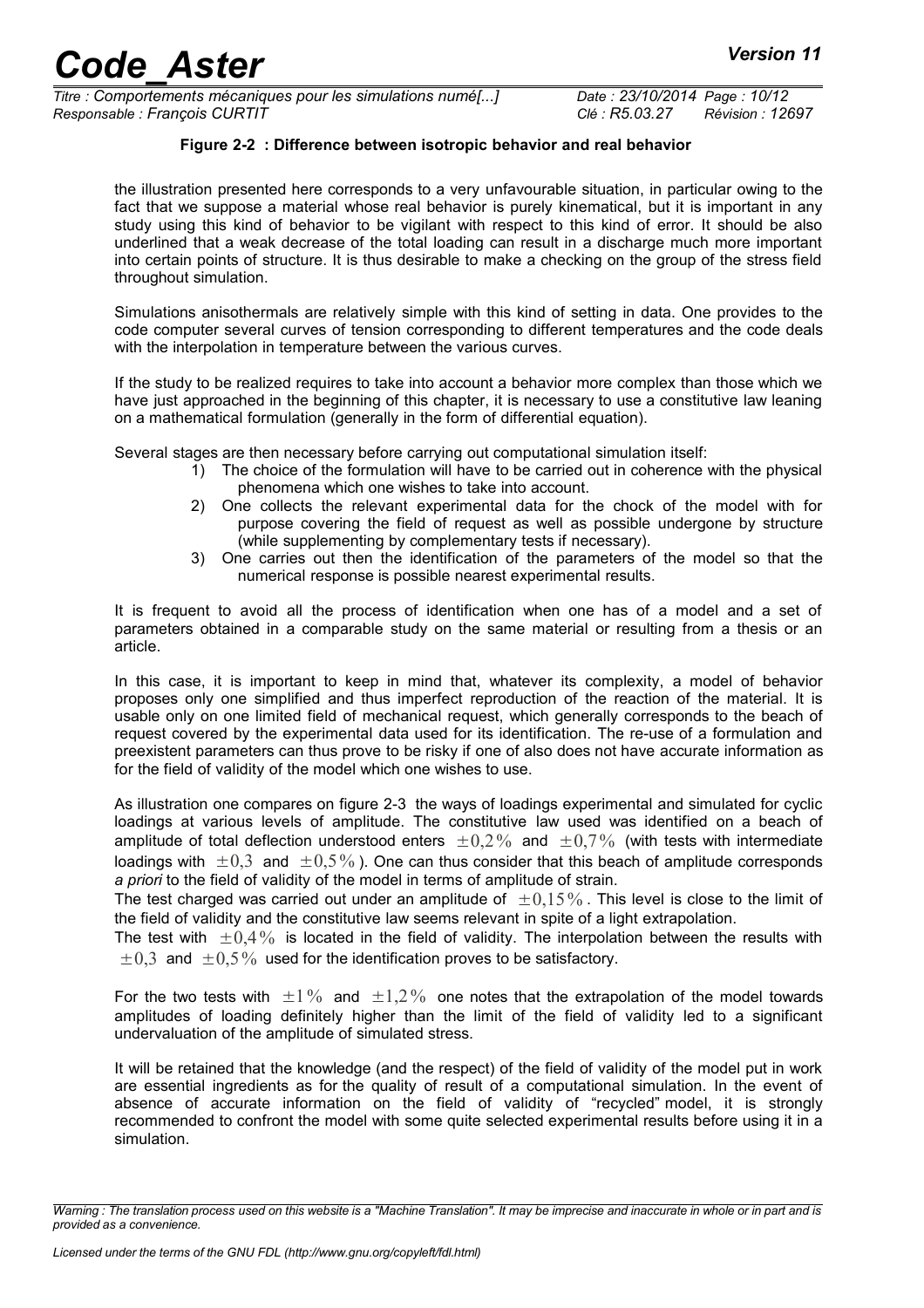*Titre : Comportements mécaniques pour les simulations numé[...] Date : 23/10/2014 Page : 11/12 Responsable : François CURTIT Clé : R5.03.27 Révision : 12697*



#### **Figure 2-4 : Estimate of the robustness of a constitutive law in the event of extrapolation out of its field of validity.**

For simulations anisothermals, several strategies are possible.

Simplest consists in having an isothermal constitutive law for which one identifies sets of parameters for several levels of temperature. During simulation, the computer code will realize in each point of integration a linear interpolation in temperature of each parameter of the model then will integrate the behavior on the basis as of interpolated parameters. This solution is completely satisfactory, subject to making sure that the evolution of each parameters according to the temperature is reasonably regular.

A more elegant alternative on the thermodynamic level consists in integrating the effects of the temperature directly in the formulation of the constitutive law. This approach can prove a little more complex, but it in particular makes it possible to propose an interpolation finer (and not necessarily linear) of the behavior between the experimental data available to constant temperature.

In a general way, it is important during a simulation anisothermal to make sure that the beach of covered temperature does not comprise change of mechanism of strain for the material considered (or of phase change). If that proves to be the case, the change of mechanism will have to be taken into account in the model of behavior selected.

Other parameters can influence the structural mechanics behavior of a material, such as the water content (for certain polymers or the concretes) or the irradiation of which the effect on the behavior with very strong amount leads to swelling, an activation of creep and a hardening of steel. The influence of these parameters is generally integrated directly into the formulation of specific constitutive laws.

### **3 Bibliography**

<span id="page-10-0"></span>1.CURTIT F.: "Assessment of the constitutive laws material used in the studies of R & D and engineering relating to the principal components of park EDF" H-T24-2012-03041-FR

*Warning : The translation process used on this website is a "Machine Translation". It may be imprecise and inaccurate in whole or in part and is provided as a convenience.*